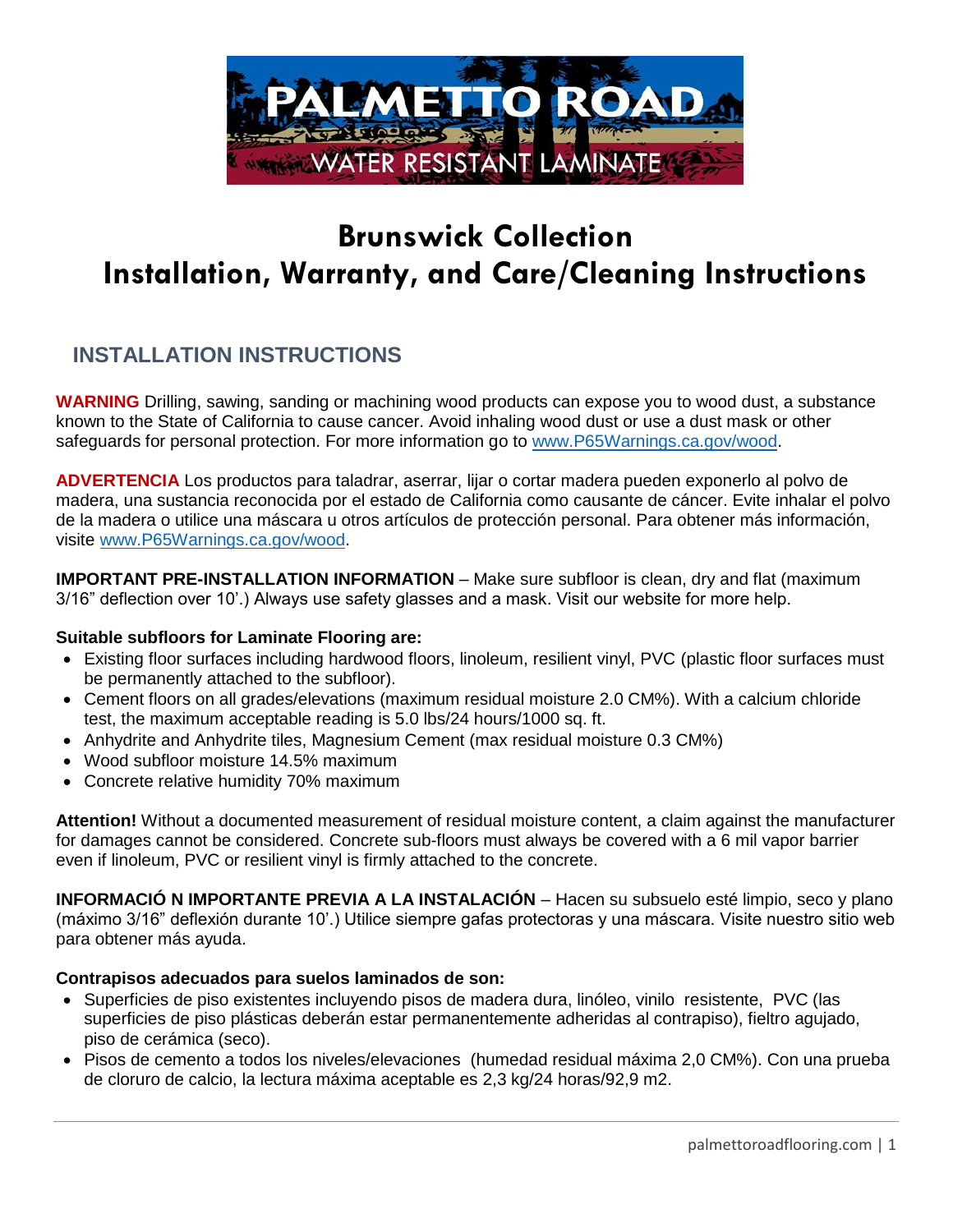- Anhidrita y baldosas de anhidrita, cemento de magnesio (humedad residual máx. 0,3 CM%)
- Subpiso de madera humedad 14,5% máximo
- Hormigón máximo del 70% de humedad relative

**¡Atención!** Sin una medición documentada del contenido de humedad residual, no puede considerarse una demanda contra el fabricante por daños y perjuicios. Contrapisos concretos siempre deben cubrirse con una barrera de vapor 6 mil aunque linóleo, PVC o vinilo resistente está firmemente sujeta al concreto.

#### **For successful installation, remember:**

- 1. No acclimation required when installation site conditions are climate controlled before and during installation.
- 2. Identify the tongue side and the groove side.
- 3. The tongue side (the smaller extension without a ridge on it) goes against the beginning wall.
- 4. Install vapor barrier if subfloor is cement (6 mil polyethylene film).
- 5. Always use an underlayment padding above the vapor barrier and below the laminate flooring planks. If pad is pre-attached, no additional underlayment should be used.
- 6. Install parallel to the main light source.
- 7. Before cutting, plan you installation so each plank is at least 12"long and that the first and last rows are at least 2.5" wide.
- 8. No transition strip is required when the length or width of installed planks measures less than 40', or in doorways unless plank direction changes.

#### **Para una instalación exitosa, recuerda:**

- 1. No se requiere aclimatación cuando las condiciones del sitio de instalación son climatizadas antes y durante la instalación.
- 2. El lado de la lengüeta (tiene una extensión menor y no tiene canto) va contra la pared de inicio.
- 3. Instale una barera contra vapor si el substrato es de cemento (polietileno de 6 mil).
- 4. Siempre use un acolchado debajo de la barrera de vapor y debajo de los tablones del piso laminado. Si la almohadilla está preajustada, no se debe usar una capa adicional.
- 5. Instalar en forma paralela a la fuente principal de luz.
- 6. Antes de cortar, planee su instalación de modo que cada tabla tenga al menos 12" de largo y que la primera y la última fila tengan al menos 2.5" de ancho.
- 7. No se requiere una tira de transición cuando la longitud o el ancho de las tablas instaladas miden menos de 50 pies o en las entradas a menos que cambie la dirección del tablón.



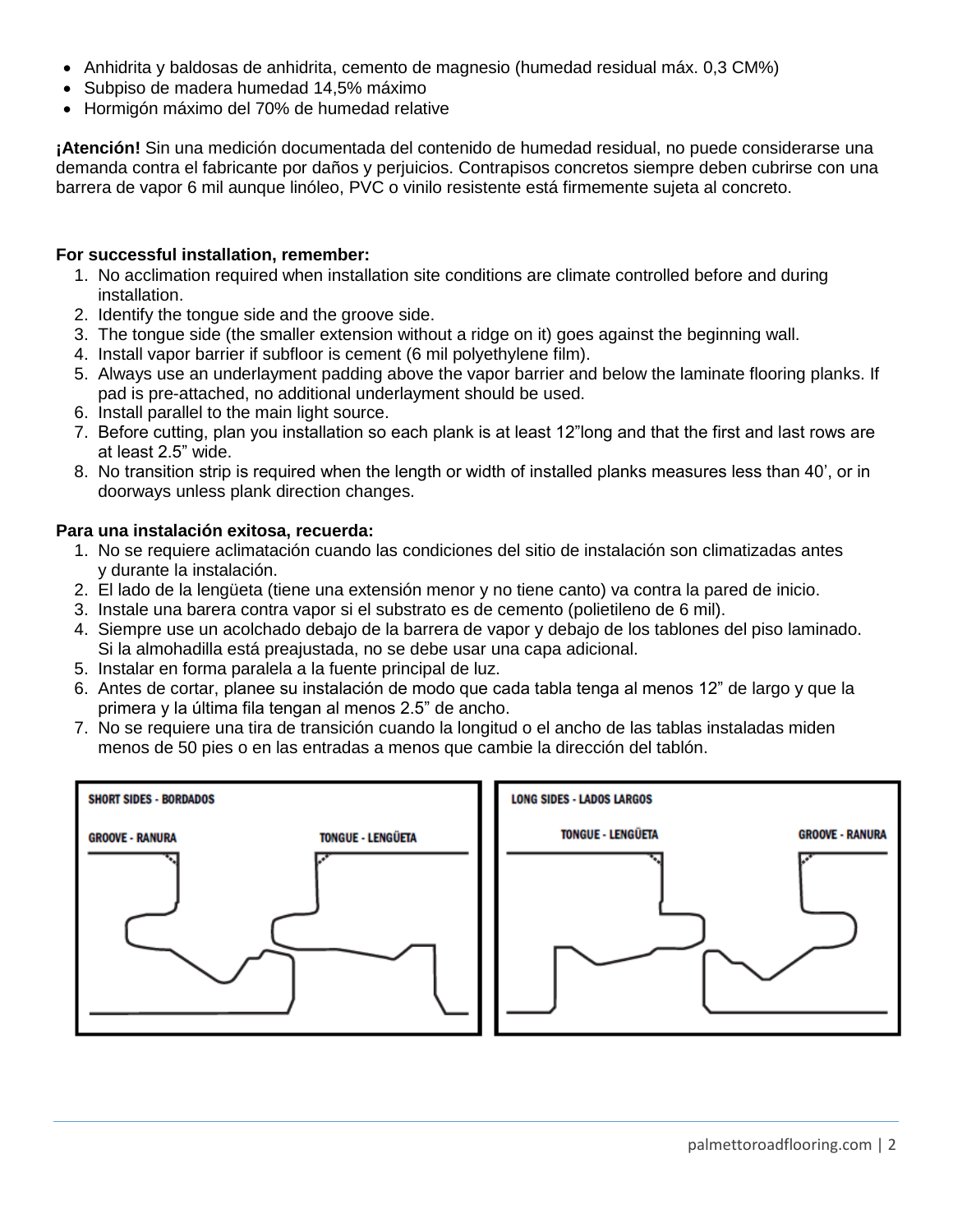#### **Tools and supplies required:**

Foam underlayment for laminate floors • Spacers (min 5/16"- max 3/8" • Saw • Adhesive tape • Minimum 6 mil poly vapor barrier (plastic sheeting) for crawl space and concrete floor installations • Rubber mallet • Ruler • Pencil • Tape measure • Utility knife • Pull bar • Tapping block • Flexible 100% silicone sealant • Utility Knife • Felt protectors • NIOSH mask • Gloves • Safety Glasses

#### **Herramientas y suministros necesarios:**

Contrapiso de espuma para suelos laminados • Espaciadores (mínimo 5/16"- max 3/8" • Sierra • Cinta adhesiva • Mínimo 6 mil poliéster barrera de vapor (lámina de plástico) para espacio de arrastre y las instalaciones de piso de concreto • Mazo de goma • Regla • Lápiz • Cinta métrica • Cuchillo de uso general • Barra de tracción • Bloque de perforación • Sellador de silicona 100% flexible • Cuchillo de uso general • Protectores de fieltro • Máscara de NIOSH • Guantes • Gafas de seguridad

#### **Installing underlayment:**

After thoroughly cleaning the subfloor, you should install a laminate floor foam underlayment. Run the foam underlayment in the same direction as the flooring planks. The underlayment should be butted sideby-side with no overlap. Tape seams together. If you are installing over a concrete subfloor, a 6-mil poly (plastic sheeting) is to be installed under the laminate floor foam underlayment. (Many foam underlayments already have this plastic sheeting pre-attached).

#### **Instalación de contrapiso**

Después de limpiar a fondo el subsuelo, debe instalar un contrapiso de espuma de piso laminado. Ejecute el contrapiso de espuma en la misma dirección que los tablones del piso. El contrapiso debe ser apoyado uno al lado del otro sin solapamiento. Cinta juntas. Si está instalando sobre un contrapiso de concreto, se debe instalar un poli (lámina de plástico) de 6 milipulgadas debajo del contrapiso de espuma de piso laminado. (Muchos contrapisos de espuma ya tienen esta lámina de plástico preajustada).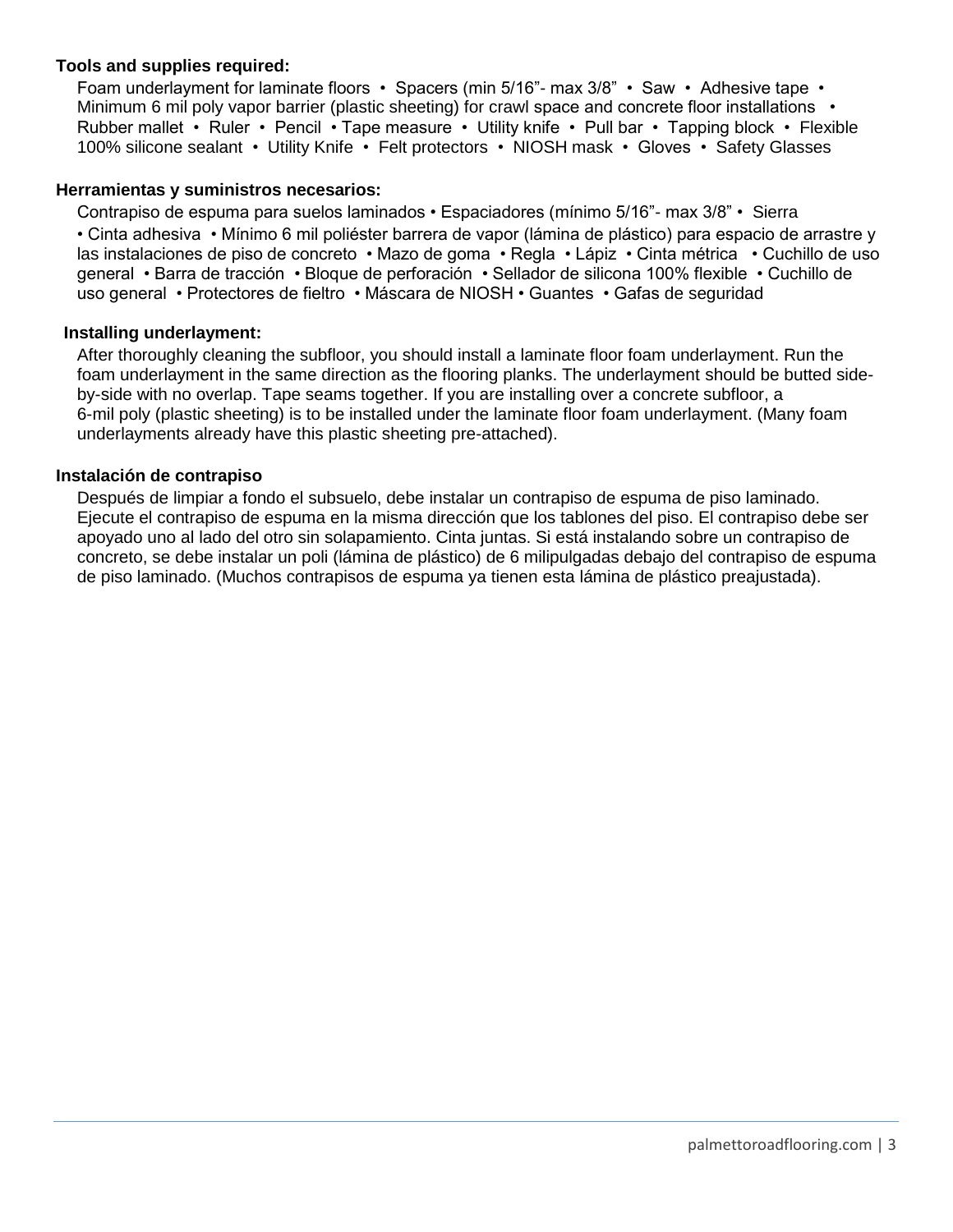#### **Installation instructions - Instrucciones de instalación**



Before cutting, select your beginning wall and plan your installation. Lay planks tongue side facing the wall for the first 2 rows on the floor close to the wall. Each plank should be at least 12"long.

Antes de cortar, seleccione su pared inicial y planifique su instalación. Coloque tablones para las primeras 2 filas en el piso cerca de la pared. Cada tabla debe tener al menos 12" de largo.



Remove the tongue side (see Figure 1 below) on only the planks in the first row that face the wall to allow room for spacers.

Retire la lengüeta de los paneles en la primera fila que da a la pared para dejar espacio para los espaciadores.



Figure 1 - Figura 1



Always allow for 5/16" min to 3/8" max expansion at walls and around fixed objects.

Siempre permita una expansión máxima de 5/16" min a 3/8" en las paredes y alrededor de objetos fijos.



Lock in panel lengthwise. Allow a 12"minimum end-joint stagger row to row. Install first and second row at the same time to help ensure end-joints are perfectly square.

Bloquee el panel a lo largo. Permita una hilera de escalonamiento mínimo de junta final de 12" para remar. Instale la primera y la segunda fila al mismo tiempo para ayudar a asegurar que las uniones finales sean perfectamente cuadradas.



Use a 4"-6"piece at an angle to hold the tongue and the groove on the same plane, limit endjoint damage and ensure planks engage square. Tap end-joints with multiple taps, striking the tapping block evenly until endjoints close. NOTE: Tapping too hard or striking the tapping block unevenly can result in installation-related damage or peaking.

Utilice un pedazo de 4"- 6" para sujetar la lengüeta y la ranura en el mismo avión, limitar los daños de la Junta de extremo y asegurarse de tablones encajen cuadrado. Toque final juntas con múltiples golpes ligeros, golpeando el Polín uniformemente hasta cerrar juntas extremo. NOTA: Golpeando muy duro o golpeando el Polín irregularmente puede resultar en daños relacionados con la instalación o un pico.



Fit the last panel in the row using a pull bar.

Ajuste el último panel en fila con una palanca.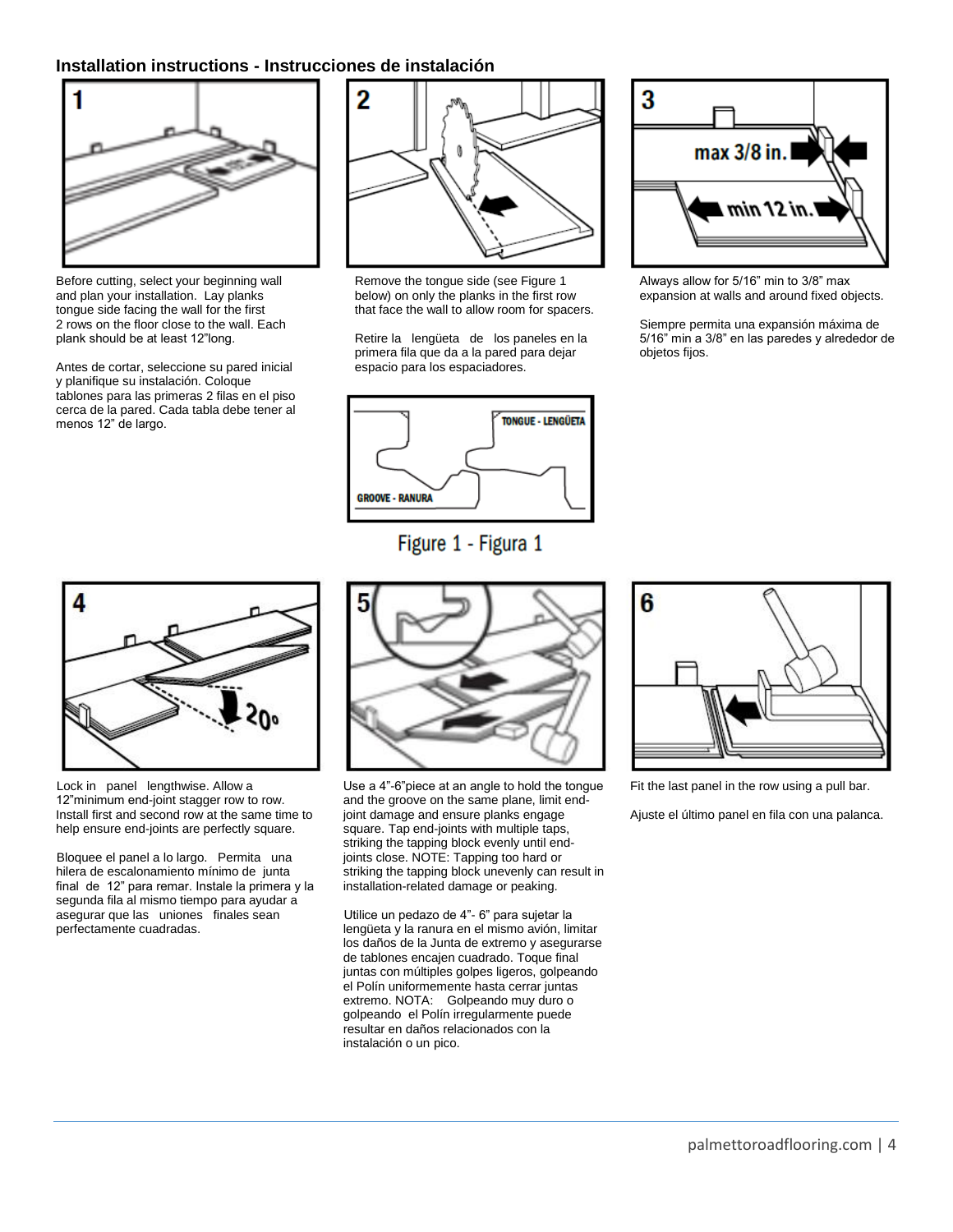

Repeat steps 4 through 6 until you reach the last row. Cut last row to size (2-1/2" minimum width).

Installation Under Doorway Frames:

- 1. Slide plank under pre-cut door frame.<br>2. Tap the long side joint closed.
- Tap the long side joint closed.
- 3. Tap the end joint closed.

Corte la última fila al tamaño (2-1/2" pulgadas de ancho, mínimo (3,8 cm)).



After installing planks and before installing trim, remove all spacers. Create a water tight seal by applying flexible 100% silicone sealant along the entire perimeter of room and around fixed objects. Do not use acrylic sealant. To limit the amount of sealant to be used, first fill all expansion spaces with 3/8" compressible PE foam backer rod and cover with silicone sealant.

Después de instalar los tablones y antes de instalar los internos, pase silicona por el perímetro de la habitación y alrededor de los objetos fijos.



Prior to installing moldings, apply silicone sealant to the portion of the molding or transition that will rest on the laminate flooring surface. Install moldings and immediately wipe away excess silicone sealant. Apply silicone sealant at connections to door frames and other fixed objects. Ensure floor is able to "float". Do not nail trim to floor.

Asegúrese de que el piso puede "flotar".



DISASSEMBLING: Disengage entire row by lifting up row delicately at an angle. To separate individual planks, leave them on the ground and then carefully slide the planks apart as illustrated.

DESMONTAJE: Desenganche la hilera, luego cuidadosamente deslice las tablas como se ilustra.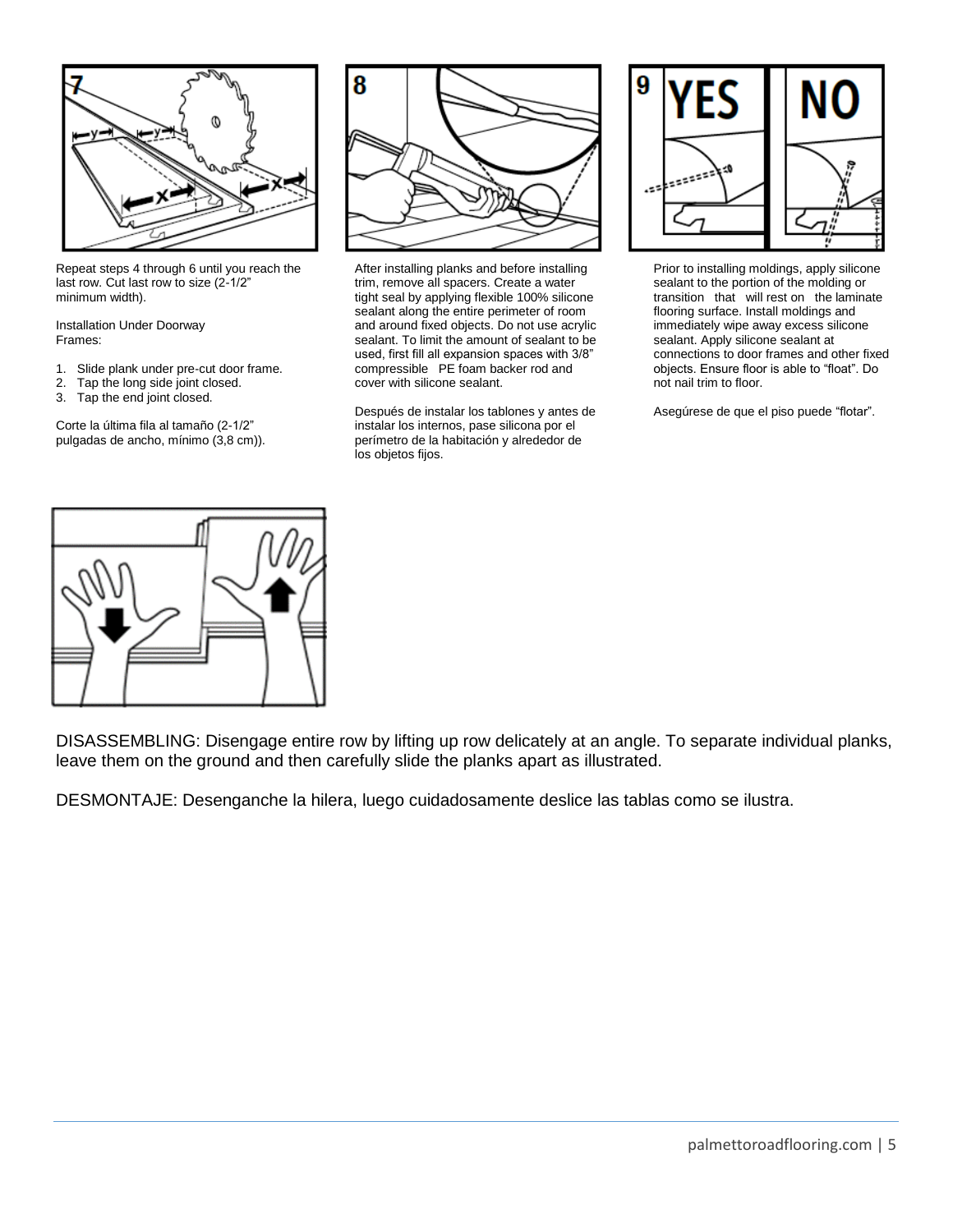# Working with Limited Clearance - Trabajos con limitaciones de espacio





Some long edge joints cannot be installed using a 20° angle.

Algunas uniones de extremo largo no pueden instalarse a un ángulo de 20°.



Use good quality wood glue to make the connection.

Utilice pegamento para madera de buena calidad para efectuar la conexión.

Remove top part of the groove profile.

Quitar la parte superior del perfil de la ranura.



Slide panel into space horizontally and slot into profile. Use these modified planks under doorframes, radiators, cabinet fronts, etc. Use the pull bar to slide the planks where needed.

Deslice el panel hacia el espacio horizontal y la ranura en el perfil. Usar estas planchas modificadas bajo marcos de puertas, radiadores, frentes de gabinetes, etc. Utilice la barra para deslizar las tablas donde se necesita. palmettoroadflooring.com | 6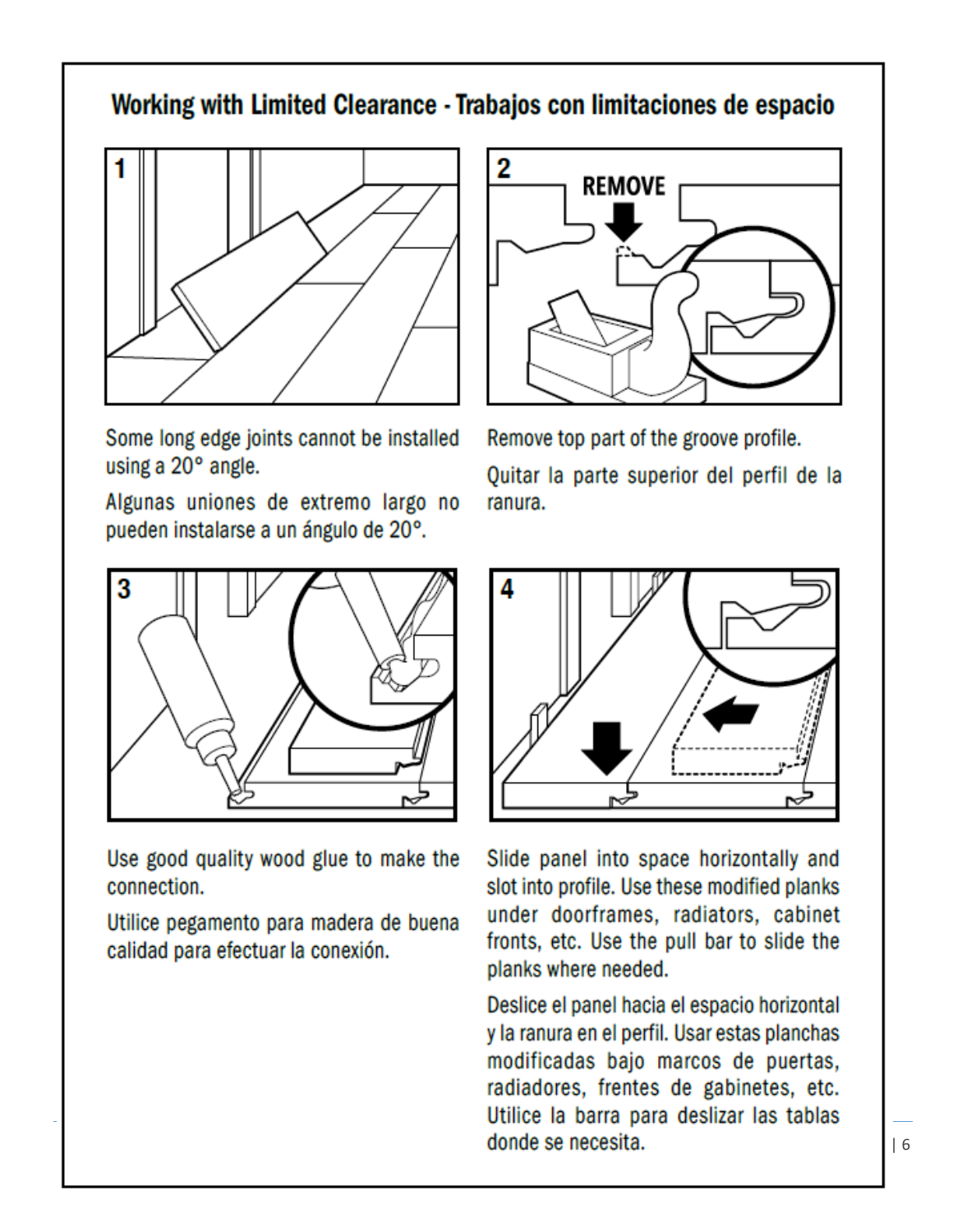## **MANUFACTURER'S LIMITED WARRANTY**

#### **What we cover and for how long**

Manufacturer warrants to the original residential purchaser for a period indicated on this carton from the original date of purchase, that:

- 1. The design layer of the floor will not stain, wear through or fade from normal sunlight or artificial lighting under normal use conditions in a dry indoor residential setting.
- 2. The design layer of the floor will resist permanent staining caused by pet urine from dogs and cats when the floor is thoroughly cleaned and the pet urine has not dried on the floor.
- 3. The floor will be free of manufacturing defects.
- 4. The floor will resist water damage due to moisture from normal use conditions (cleaning and water spills) when you follow our recommended cleaning and care practices and when spills are removed within 24 hours.

#### **What you must do to keep the warranty in effect**

You must install and maintain your floor according to the installation and cleaning instructions.

Your floor must be installed in a dry, level, climate controlled, indoor residential environment (temperature range of 64° -86° F (18° -30° C) and humidity range of 35% to 75%.)

You must keep your proof of purchase, the end carton label that identifies the product and other documents and receipts, such as your installation invoice.

#### **What this warranty does not cover**

We do not cover any installation costs, including labor or accessories, for flooring installed with known defects. You must inspect all planks for recognizable defects before and during the installation.

We do not cover surface wear or damage resulting from abusive conditions, misuse of the product, freight damage, modification, alteration, repair or service by anyone other than the authorized Manufacturer's representative, or accidents, including but not limited to severe impact, scratching, cutting, negligence or chemical damage.

We do not cover scratches, indentations and marks that continue across multiple planks. Gloss reduction is not surface wear. Surface wear must be readily visible from the distance of 6 feet, measuring at least 1 square inch.

We do not cover damage that is caused in whole or in part due to moisture underneath the floor.

We do not cover water damage caused by natural disasters, standing water (e.g. from appliance failures), excessive moisture emissions from a concrete slab (more than 5 lbs. per 1,000 sq. ft. over a 24-hour period), hydrostatic pressure, corrosive liquids or outside water (from snow, rain or water which enters through an open window or door, etc.)

We do not cover damage from pet urine that has been allowed to dry on the floor. We do not cover molding, underlayment, vapor barrier and accessories.

We do not cover damage from rotating beater bars, steam cleaners, abrasive scrubbers, wet mopping, waxes, or similar cleaning and care methods.

We will not review claims unless you purchased the floor from an authorized retailer in the original packaging.

#### **How to make a claim**

To make a Warranty claim, contact your retailer or distributor in writing within 30 days after you detect a potential defect.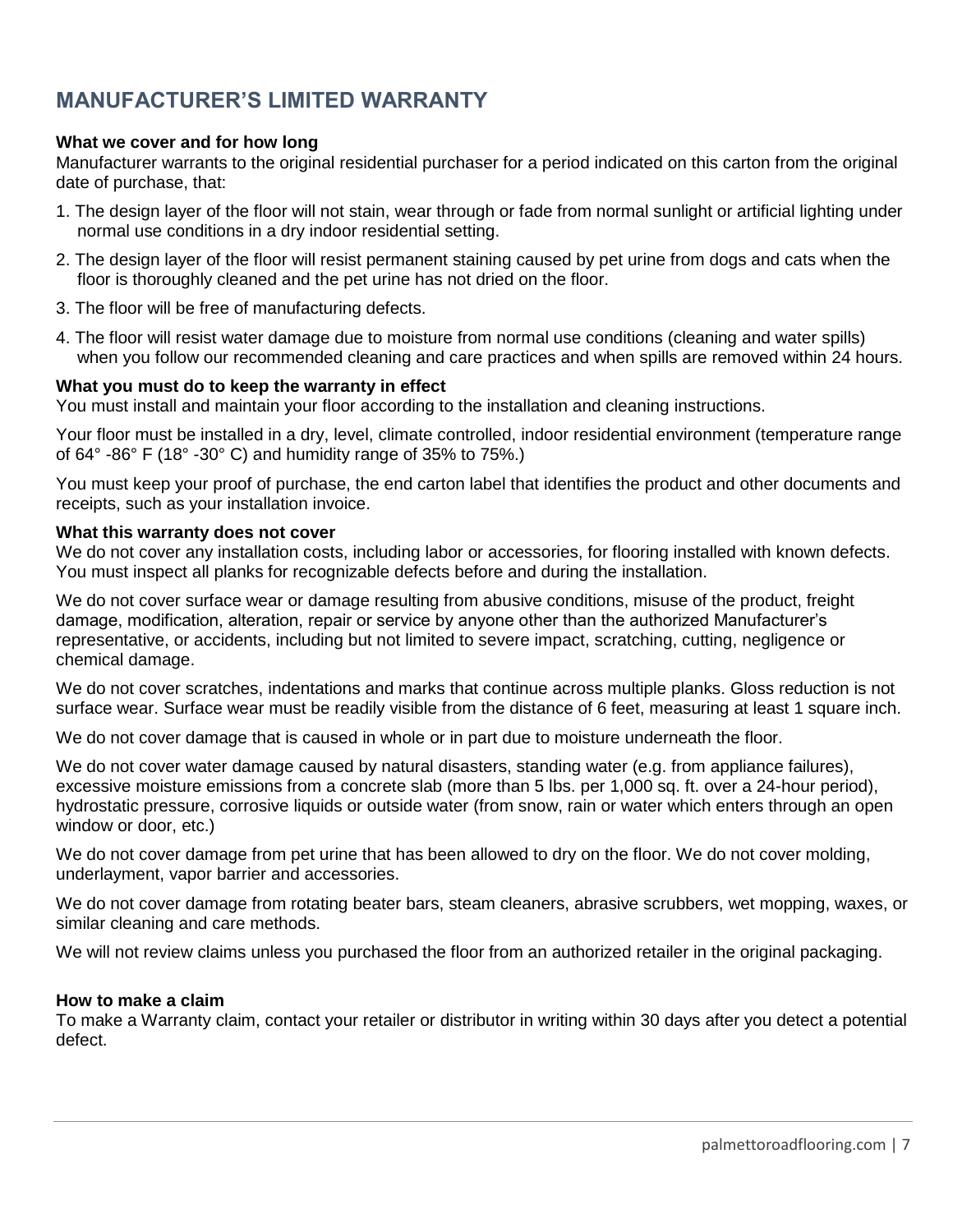#### **What we will do to correct problems**

If we approve a claim, we may choose to repair, replace, or refund the original cost of the defective materials. If the product is no longer available, you will be able to choose from our current designs of equal or lesser value. We warrant products that we have repaired or replaced only for the remainder of the original Limited Warranty period. We reserve the right to inspect installed flooring and to remove samples if needed. We may also pay reasonable labor costs to repair or replace any defective product if the floor was professionally installed and a claim is submitted during the first year after installation. This Limited Warranty is a diminishing warranty. If we approve a claim after the first year following the date of installation, we will pay a pro-rated percentage of your floor cost based on the warranty period (50 years for lifetime warranties) and the date of purchase. For example, if you purchase a product that has a 50 year warranty and you make a claim 20 years after original purchase, we would pay 30/50th (60%) of the original floor cost if the claim is approved.

### **DISCLAIMERS AND HOW STATE LAW MAY RELATE TO THIS WARRANTY**

MANUFACTURER DISCLAIMS, TO THE FULLEST EXTENT PERMITTED BY FEDERAL AND STATE LAW, ALL OTHER WARRANTIES AND GUARANTEES, WHETHER EXPRESS OR IMPLIED; INCLUDING ANY IMPLIED REPRESENTATION OR WARRANTY AS TO MERCHANTABILITY OR FITNESS FOR ANY PARTICULAR PURPOSE. MANUFACTURER WILL NOT BE LIABLE FOR CONSEQUENTIAL, INCIDENTAL, SPECIAL OR EXEMPLARY DAMAGES. SOME STATES DO NOT ALLOW FOR THE EXCLUSION OF CONSEQUENTIAL DAMAGES, SO THIS EXCLUSION OF CONSEQUENTIAL DAMAGES MAY NOT APPLY TO YOU. THIS WARRANTY GIVES YOU SPECIFIC LEGAL RIGHTS AND YOU MAY HAVE OTHER RIGHTS THAT MAY VARY FROM STATE TO STATE. THIS WARRANTY CONSTITUTES THE ENTIRE AGREEMENT OF THE PARTIES, AND NO WAIVER OR AMENDMENT SHALL BE VALID UNLESS IN WRITING AND SIGNED BY AUTHORIZED REPRESENTATIVES OF MANUFACTURER. LIMITED COMMERCIAL USE WARRANTY

IF this laminate flooring offers a limited commercial warranty, we warrant to the original purchaser for the number of years listed as "commercial" that the design layer will not stain, wear through or fade from normal sunlight or artificial lighting or stain under normal use conditions in a light commercial setting. This limited commercial warranty includes all of the above conditions.

This Limited Warranty, dated July 1, 2018, supersedes all prior warranties.

#### **GARANTÍA LIMITADA DEL FABRICANTE Lo que nos cubre y por cuánto tiempo**

Fabricante garantiza al comprador residencial original durante un período indicado en este cartón desde la fecha original de compra, que:

- 1. la capa de diseño de la planta no mancha, desgastará o desaparecer de la luz normal sol o luz artificial bajo condiciones normales en un secado interior residencial.
- 2. la capa de diseño de la planta resistirá la coloración permanente causada por la orina de mascotas de perros y gatos cuando se limpie el piso y la orina del animal doméstico no ha secado en la planta.
- 3. El piso estará libre de defectos de fabricación.
- 4. El piso resistirá el daño del agua debido a la humedad de las condiciones de uso normales (limpieza y derrames de agua) cuando se sigan nuestras prácticas recomendadas de limpieza y cuidado y cuando los derrames se eliminen dentro de las 24 horas.

#### **Lo que debe hacer para mantener vigente la garantía**

Debe instalar y mantener su piso de acuerdo con las instrucciones de instalación y limpieza.

Su piso debe instalarse en un entorno residencial seco, nivelado y con control de clima, interior (rango de temperatura de 64°-86° F (18°-30° C) y rango de humedad de 35% a 75%).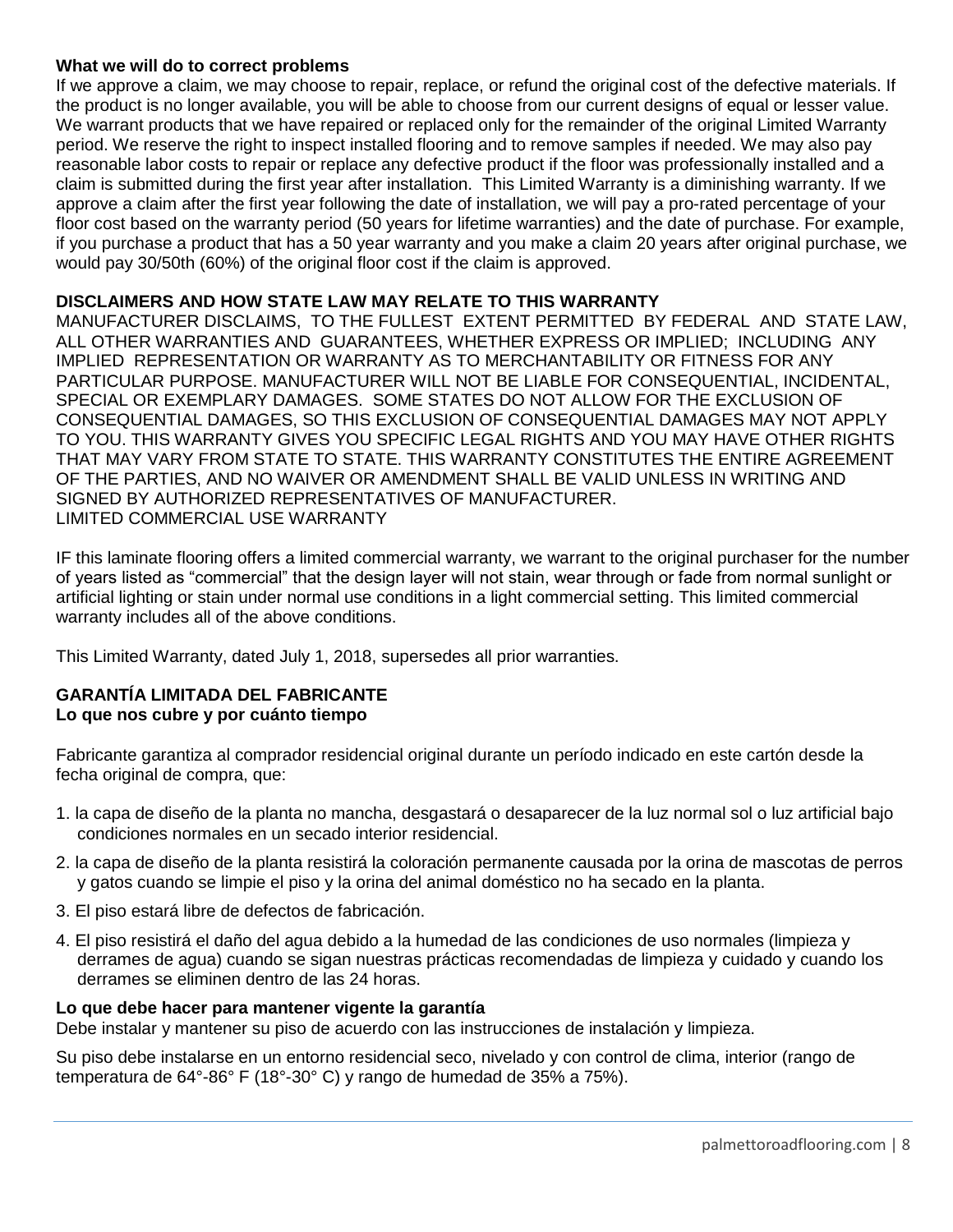Debe conservar su comprobante de compra, la etiqueta de cartón final que identifica el producto y otros documentos y recibos, como su factura de instalación.

#### **Qué no cubre esta garantía**

No cubrimos ningún costo de instalación, incluidos mano de obra o accesorios, para pisos instalados con defectos conocidos. Debe inspeccionar todas las tablas por defectos reconocibles antes y durante la instalación.

No cubrimos el desgaste o daño de la superficie resultante de condiciones abusivas, uso indebido del producto, daño de carga, modificación, alteración, reparación o servicio por parte de personas que no sean el representante autorizado del Fabricante, o accidentes, incluidos, entre otros, impactos graves, arañazos, corte, negligencia o daño químico.

No cubrimos rasguños, indentaciones y marcas que continúan en varias planchas. La reducción de brillo no es desgaste superficial. El desgaste de la superficie debe ser fácilmente visible desde la distancia de 6 pies, midiendo al menos 1 pulgada cuadrada.

No cubrimos el daño causado en su totalidad o en parte debido a la humedad debajo del piso.

No cubrimos daños por agua causados por desastres naturales, agua estancada (por ejemplo, por fallas en los artefactos), emisiones excesivas de humedad de una losa de concreto (más de 5 libras por 1,000 pies cuadrados durante un período de 24 horas), presión hidrostática, líquidos corrosivos o agua de afuera (de la nieve, lluvia o agua que entra por una ventana o puerta abierta, etc.)

No cubrimos el daño causado por la orina de las mascotas que se ha dejado secar en el piso.

No cubrimos molduras, contrapisos, barreras de vapor y accesorios.

No cubrimos daños causados por barras batidoras giratorias, limpiadores a vapor, depuradores abrasivos, trapeadores húmedos, ceras o métodos similares de limpieza y cuidado.

No revisaremos las reclamaciones a menos que haya comprado el piso de un distribuidor autorizado en el embalaje original.

#### **Cómo hacer un reclamo**

Para realizar un reclamo de garantía, comuníquese con su distribuidor o distribuidor por escrito dentro de los 30 días posteriores a la detección de un posible defecto.

#### **Qué haremos para corregir los problemas**

Si aprobamos un reclamo, podemos optar por reparar, reemplazar o reembolsar el costo original de los materiales defectuosos. Si el producto ya no está disponible, podrá elegir entre nuestros diseños actuales de igual o menor valor. Garantizamos productos que hemos reparado o reemplazado solo por el resto del período de garantía limitada original. Nos reservamos el derecho de inspeccionar el piso instalado y remover las muestras si es necesario. También podemos pagar costos de mano de obra razonables para reparar o reemplazar cualquier producto defectuoso si el piso fue instalado profesionalmente y se presenta un reclamo durante el primer año después de la instalación. Esta garantía limitada es una garantía decreciente. Si aprobamos un reclamo después del primer año posterior a la fecha de instalación, pagaremos un porcentaje prorrateado de su costo mínimo en función del período de garantía (50 años para las garantías de por vida) y la fecha de compra. Por ejemplo, si compra un producto que tiene una garantía de 50 años y realiza un reclamo 20 años después de la compra original, pagaríamos 30/50 (60%) del costo original si el reclamo es aprobado.

#### **EXENCIONES y LA RELACIÓ N ENTRE LA LEY ESTATAL Y ESTA GARANTÍA**

EL FABRICANTE RECHAZA, HASTA EL MÁ XIMO PERMITIDO POR LAS LEYES FEDERALES Y ESTATALES, TODAS LAS DEMÁ S GARANTÍAS, EXPLÍCITAS O IMPLÍCITAS, INCLUIDA CUALQUIER REPRESENTACIÓN O GARANTÍA IMPLÍCITA RESPECTO DE LA COMERCIABILIDAD O LA ADECUACIÓ N PARA UN FIN PARTICULAR. EL FABRICANTE NO SERÁ RESPONSABLE DE DAÑOS RESULTANTES, ACCIDENTALES, ESPECIALES O PUNITIVOS. ALGUNOS ESTADOS NO PERMITEN LA EXCLUSIÓN DE LOS DAÑOS RESULTANTES, DE MODO QUE ES POSIBLE QUE ESTA EXCLUSIÓN NO SE APLIQUE EN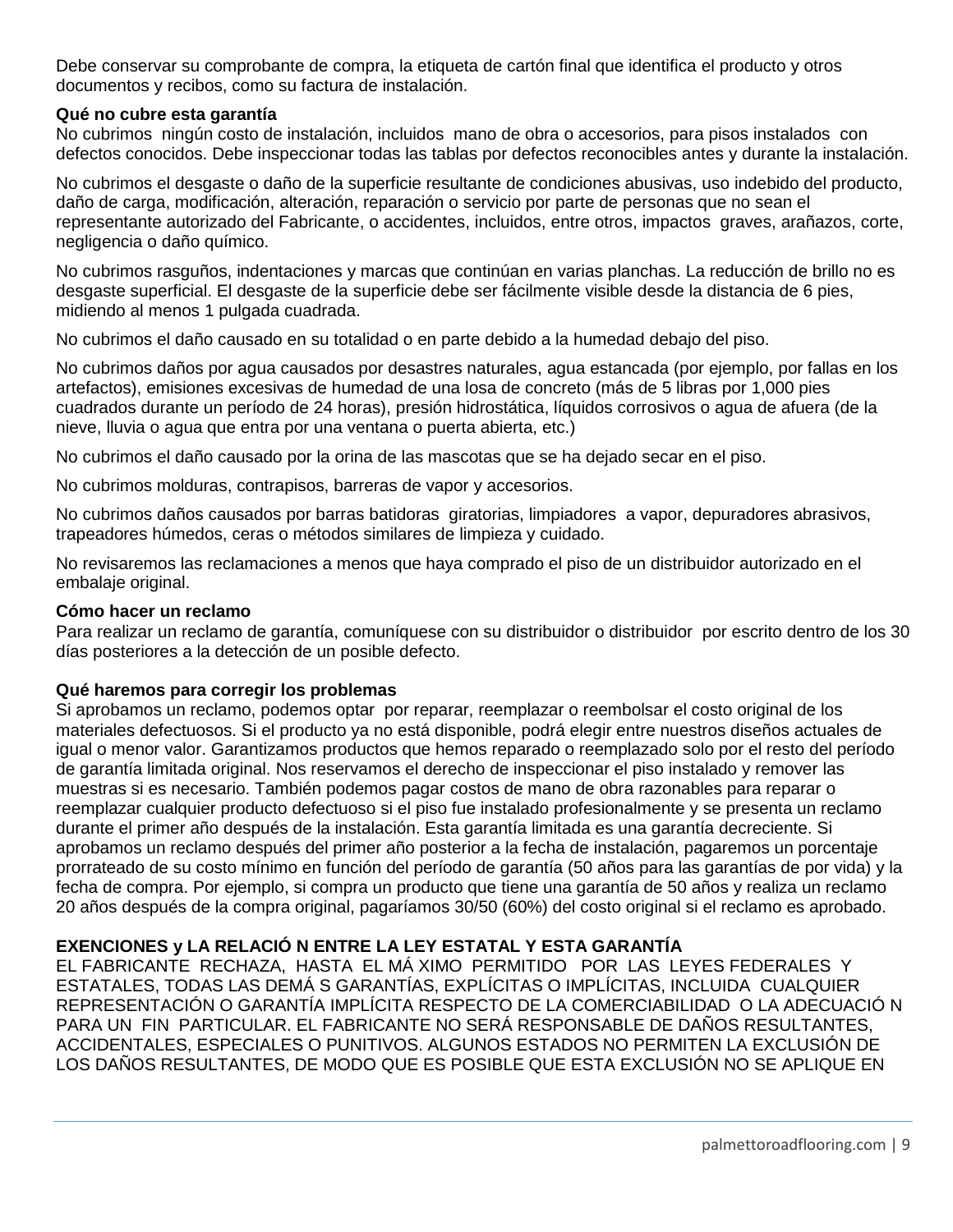SU CASO. ESTA GARANTÍA LE OTORGA DERECHOS LEGALES ESPECÍFICOS Y ES POSIBLE QUE USTED TENGA OTROS DERECHOS QUE PUEDEN VARIAR SEGÚN EL ESTADO. ESTA GARANTÍA CONSTITUYE EL COMPLETO ACUERDO DE LAS PARTES Y NO SERÁ VÁLIDA NINGUNA RENUNCIA O CORRECCIÓN A MENOS QUE SE REALICE POR ESCRITO Y ESTÉ FIRMADA POR UN REPRESENTANTE AUTORIZADO POR EL FABRICANTE.

#### **GARANTÍA LIMITADA DE USO COMERCIAL**

Si este piso laminado incluye una garantía limitada de uso comercial, garantizamos al comprador original por la cantidad de años indicados como "comerciales" que la capa de diseño no se manchará, desgastará ni decolorará por exposición normal a la luz solar o artificial en condiciones de uso normal en un entorno comercial ligero. Esta garantía limitada de uso comercial incluye todas las condiciones mencionadas anteriormente.

Esta Garantía limitada, con fecha del 1 de julio de 2018, reemplaza todas las garantías anteriores.

**IMPORTANT HEALTH NOTICE FOR MINNESOTA RESIDENTS ONLY**: THESE BUILDING MATERIALS EMIT FORMALDEHYDE. EYE, NOSE, AND THROAT IRRITATION, HEADACHE, NAUSEA AND A VARIETY OF ASTHMA-LIKE SYMPTOMS, INCLUDING SHORTNESS OF BREATH, HAVE BEEN REPORTED AS A RESULT OF FORMALDEHYDE EXPOSURE. ELDERLY PERSONS AND YOUNG CHILDREN, AS WELL AS ANYONE WITH A HISTORY OF ASTHMA, ALLERGIES, OR LUNG PROBLEMS, MAY BE AT GREATER RISK. RESEARCH IS CONTINUING ON THE POSSIBLE LONG-TERM EFFECTS OF EXPOSURE TO FORMALDEHYDE. REDUCED VENTILATION MAY ALLOW FORMALDEHYDE AND OTHER CONTAMINANTS TO ACCUMULATE IN THE INDOOR AIR. HIGH INDOOR TEMPERATURES AND HUMIDITY RAISE FORMALDEHYDE LEVELS. WHEN A HOME IS TO BE LOCATED IN AREAS SUBJECT TO EXTREME SUMMER TEMPERATURES, AN AIR-CONDITIONING SYSTEM CAN BE USED TO CONTROL INDOOR TEMPERATURE LEVELS. OTHER MEANS OF CONTROLLED MECHANICAL VENTILATION CAN BE USED TO REDUCE LEVELS OF FORMALDEHYDE AND OTHER INDOOR AIR CONTAMINANTS. IF YOU HAVE ANY QUESTIONS REGARDING THE HEALTH EFFECTS OF FORMALDEHYDE, CONSULT YOUR DOCTOR OR LOCAL HEALTH DEPARTMENT.

**WARNING!** DO NOT MECHANICALLY CHIP OR PULVERIZE EXISTING RESILIENT FLOORING, BACKING, LINING FELT, ASPHALTIC "CUT-BACK" ADHESIVES OR OTHER ADHESIVES. PREVIOUSLY INSTALLED RESILIENT FLOORING MAY CONTAIN EITHER ASBESTOS FIBERS OR CRYSTALLINE SILICA. THE PRODUCTS IN THIS BOX DO NOT CONTAIN ASBESTOS.

AVOID CREATING DUST. INHALATION OF SUCH DUST IS A CANCER AND RESPIRATORY TRACT HAZARD. SMOKING BY INDIVIDUALS EXPOSED TO ASBESTOS FIBERS GREATLY INCREASES THE RISK OF SERIOUS BODILY HARM. UNLESS POSITIVELY CERTAIN THAT THE PRODUCT IS A NON-ASBESTOS CONTAINING MATERIAL, YOU MUST PRESUME IT CONTAINS ASBESTOS. REGULATIONS MAY REQUIRE THAT THE MATERIAL BE TESTED TO DETERMINE ASBESTOS CONTENT AND MAY GOVERN THE REMOVAL AND DISPOSAL OF MATERIAL. SEE CURRENT EDITION OF THE RESILIENT FLOOR COVERING INSTITUTE (RFCI) PUBLICATION "RECOMMENDED WORK PRACTICES FOR REMOVAL OF RESILIENT FLOOR COVERINGS"FOR DETAILED INFORMATION AND INSTRUCTIONS ON REMOVING ALL RESILIENT COVERING STRUCTURES.

**AVISO DE SALUD IMPORTANTE PARA LOS RESIDENTES DE MINNESOTA:** ESTOS MATERIALES DE CONSTRUCCIÓN EMITEN FORMALDEHIDOS. SE HA INFORMADO DE LA PRESENCIA DE IRRITACIÓN DE LOS OJOS, LA NARIZ Y LA GARGANTA, DOLORES DE CABEZA, NÁUSEAS Y VARIOS SÍNTOMAS PARECIDOS AL ASMA, INCLUIDAS DIFICULTADES PARA RESPIRAR, COMO RESULTADO DE LA EXPOSICIÓN A LOS FORMALDEHÍDOS. LAS PERSONAS MAYORES Y LOS NIÑOS PEQUEÑOS, ADEMÁS DE CUALQUIER PERSONA CON ANTECEDENTES DE ASMA, ALERGIAS O PROBLEMAS PULMONARES, PUEDEN CORRER UN MAYOR RIESGO. ACTUALMENTE SE INVESTIGAN LOS POSIBLES EFECTOS A LARGO PLAZO DE LA EXPOSICIÓN A LOS FORMALDEHIDOS. UNA VENTILACIÓN DEFICIENTE PUEDE PROVOCAR QUE LOS FORMALDEHIDOS Y OTROS CONTAMINANTES SE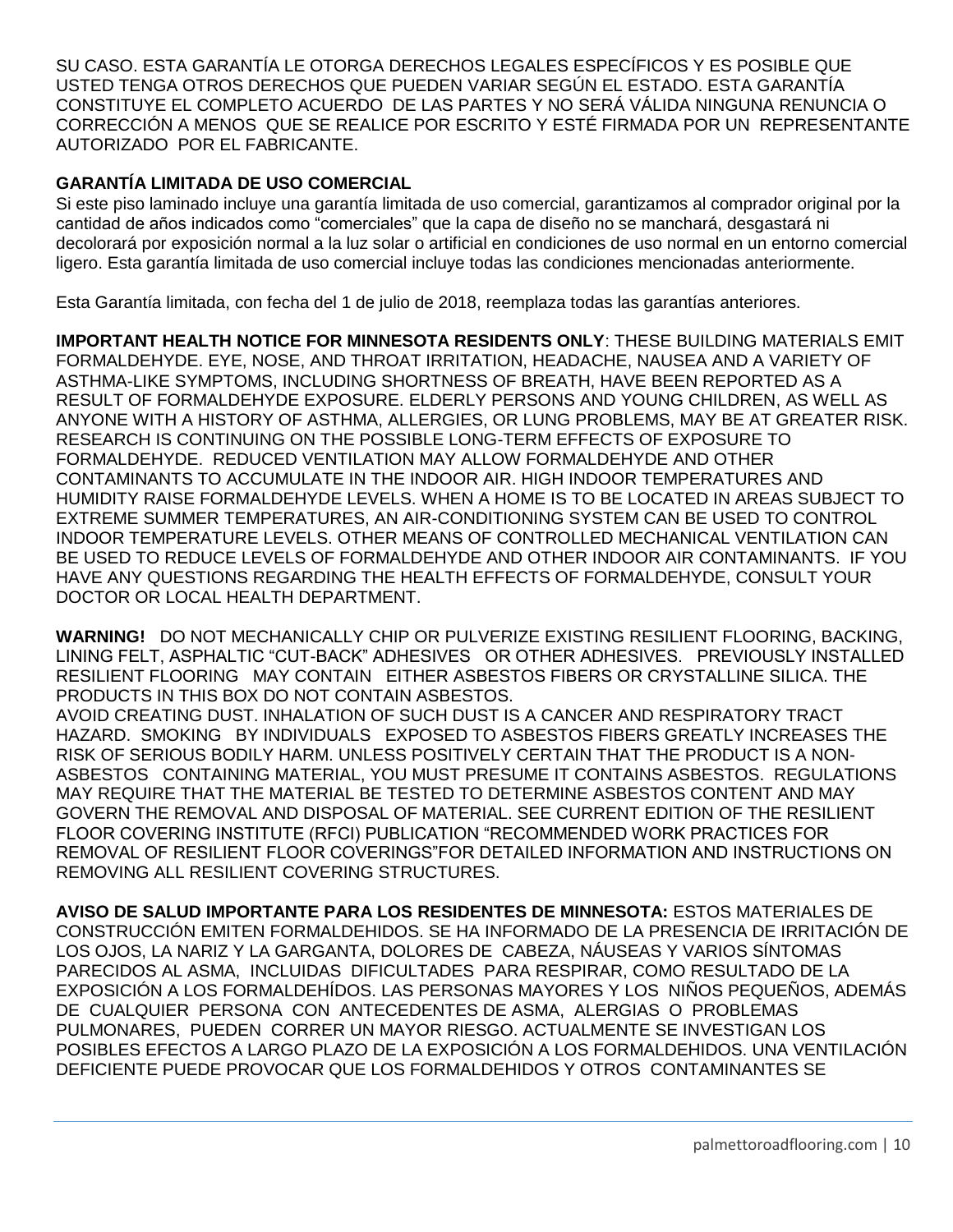ACUMULEN EN EL AIRE DEL INTERIOR. LAS TEMPERATURAS INTERIORES ALTAS Y LA HUMEDAD AUMENTAN LOS NIVELES DE FORMALDEHIDOS. EN EL CASO DE LAS CASAS UBICADAS EN ÁREAS SUJETAS A TEMPERATURAS VERANIEGAS EXTREMAS, SE PUEDE USAR UN SISTEMA DE AIRE ACONDICIONADO PARA CONTROLAR EL NIVEL DE LA TEMPERATURA DEL INTERIOR. SE PUEDEN USAR OTROS MÉTODOS DE VENTILACIÓN MECÁNICA CONTROLADA PARA DISMINUIR LOS NIVELES DE FORMALDEHIDOS Y OTROS CONTAMINANTES DEL AIRE DEL INTERIOR. SI TIENE ALGUNA PREGUNTA ACERCA DE LOS EFECTOS EN LA SALUD DE LOS FORMALDEHÍDOS, CONSULTE A SU MÉDICO O AL DEPARTAMENTO LOCAL DE SALUD.

**¡ADVERTENCIA!** NO DESCASCARE NI PULVERICE MECÁ NICAMENTE EL PISO ELÁSTICO, EL REFUERZO, EL REVESTIMIENTO DE FIELTRO, EL ADHESIVO ASFÁLTICO "RECORTADO" NI OTROS ADHESIVOS EXISTENTES. EL REVESTIMIENTO ELÁSTICO INSTALADO ANTERIORMENTE PUEDE CONTENER FIBRAS DE ASBESTO O SÍLICE CRISTALINA. LOS PRODUCTOS EN ESTA CAJA NO CONTIENEN ASBESTO.

EVITE PRODUCIR POLVO. INHALAR ESTE POLVO ES UN RIESGO DE CÁNCER Y DE IRRITACIÓN DE LAS VÍAS RESPIRATORIAS. SI LAS PERSONAS EXPUESTAS A FIBRAS DE ASBESTO FUMAN, CORREN MAYOR RIESGO DE PADECER LESIONES CORPORALES GRAVES. A MENOS QUE TENGA LA CERTEZA DE QUE EL PRODUCTO ES DE UN MATERIAL QUE NO CONTIENE ASBESTO, DEBE ASUMIR QUE SÍLO CONTIENE. ES POSIBLE QUE LAS NORMAS REQUIERAN QUE SE PRUEBE EL MATERIAL PARA DETERMINAR EL CONTENIDO DE ASBESTO Y SE PUEDE ORDENAR EL RETIRO Y LA ELIMINACIÓN DEL MATERIAL. CONSULTE LA EDICIÓN ACTUAL DE LA PUBLICACIÓN "PRÁCTICAS DE TRABAJO RECOMENDADAS PARA EL RETIRO DE REVESTIMIENTOS PARA PISOS ELÁSTICOS" DEL INSTITUTO DE REVESTIMIENTOS PARA PISOS ELÁSTICOS (RFCI, POR SUS SIGLAS EN INGLÉS) PARA OBTENER INFORMACIÓN DETALLADA E INSTRUCCIONES PARA EL RETIRO DE TODAS LAS ESTRUCTURAS DE REVESTIMIENTO ELÁSTICO.

# **CLEANING & CARE INSTRUCTIONS**

Congratulations on choosing your new moisture resistant laminate floor. This floor is made from wood and is virtually maintenance free. For routine care, just sweep, vacuum (use hard floor setting and no beater bar) and damp mop to keep your floor clean. If stubborn spots still remain, use a laminate floor cleaner.

### **General Do's and Don'ts**

- Do damp mop by applying cleaning solution or water to the mop/cleaning cloth and not directly to the floor.
- Do use entry doormats at each entrance to your home to prevent dirt, sand, grit and other substances from being tracked onto the floor.
- Do use wide-bearing, non-staining floor protectors such as felt protectors, for chair legs and table legs.
- Do use protective mats under rolling chairs and keep furniture casters clean.
- Do not leave any amount of liquid (water, juice, soft drink, alcohol, etc.) on the floor for more than the time necessary to clean the spill. Immediately wipe up wet areas.
- Do not use any cleaning agents containing wax, oil or polish. Left over residue from these agents can leave a dull film on the floor.
- Do not apply cleaning solution or water directly to the floor; apply to the mop/cleaning cloth.
- Do not use abrasives, such as steel wool or scouring powder, as these could scratch the floor.
- Do not use a steam cleaner.
- Do not slide or roll heavy furniture or metal items across the floor.

#### **Specific Cleaning Solutions**

- Juice, wine, grease, chocolate: dampen a rag with water and a laminate floor cleaner and spot clean.
- Cigarette burns, asphalt, shoe polish, paint, ink, crayon, dried foods, nail polish: dampen a rag with rubbing alcohol or nail polish remover and spot clean.